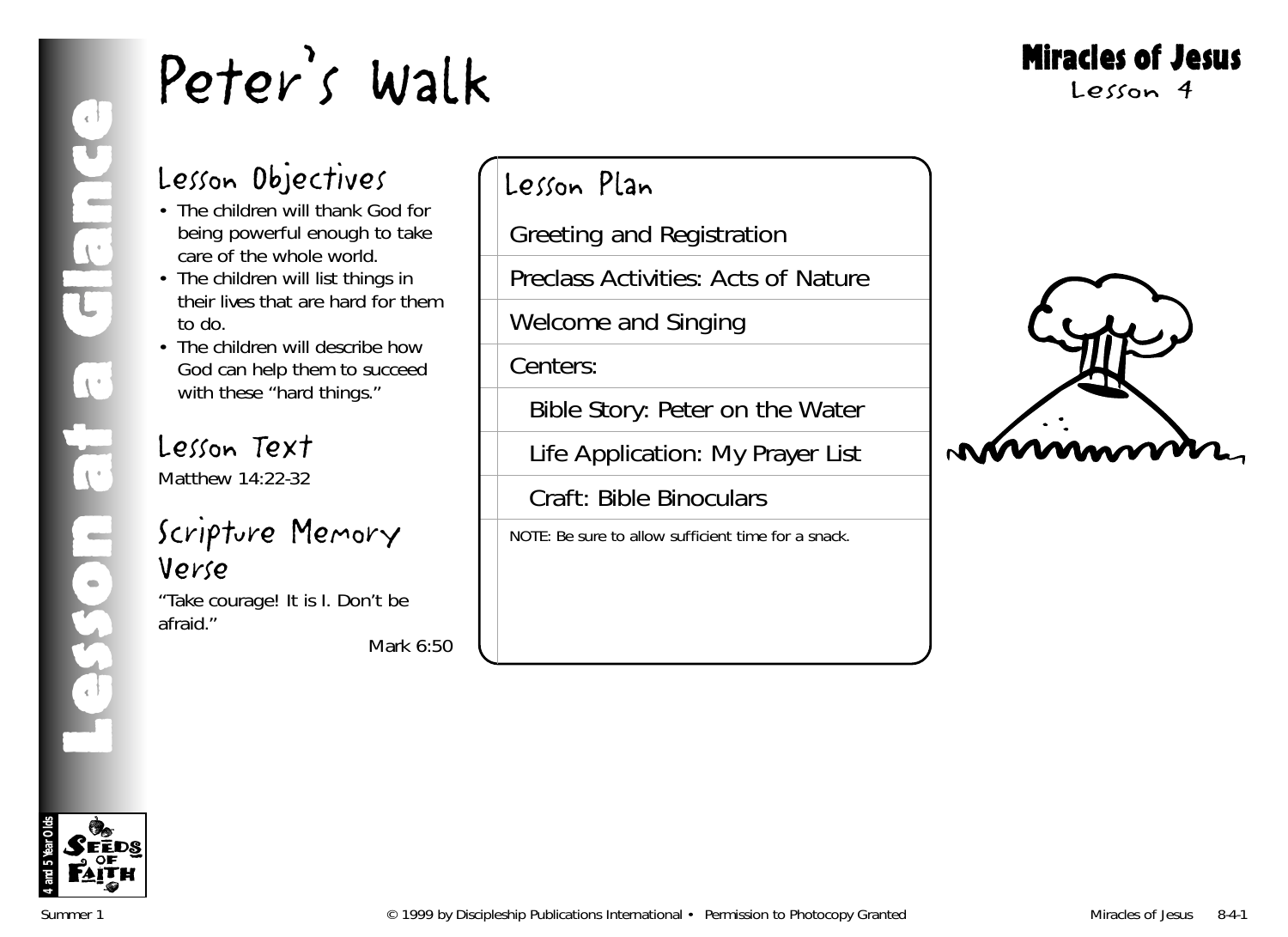

#### Acts of Nature

The children will play a game of concentration to remind them of the different forces of nature over which God has control.

#### **Materials**

*For the teacher:*

- 24 index cards, 3" x 5", for every four children
- glue or tape
- scissors
- clear contact paper or laminate *Reproducible Pages:*
- Page A, 2 copies for every four children

#### Preparation

- 1. Cut out the cards from the copies of Reproducible Page A.
- 2. Glue each card onto an index card.

#### Instructions

- 1. Remind the children that the Bible story was about Jesus walking on the water. Remind them that when he got into the boat he made the wind stop. *Jesus is so powerful that he can even tell the wind and the water what to do, and they listen!*
- 2. Divide the children into groups of no more than four.
- 3. Place the cards face down on a flat surface, and line them up into rows.
- 4. Have the children take turns turning over two cards at a time. If they match, the child keeps the pair and goes again. If the cards do not match, have the child turn them back over. Have the next child take a turn.

#### Conclusion

Talk with the children about the different ways that God is in control of nature. *Jesus made the wind stop in one of our Bible stories and he also walked on water. Do you think we could do something like that? No, we are not as powerful and mighty as God and Jesus. But we can pray and then let God take care of us.*

*Even in storms God promises that he will take care of us. We don't have to be afraid of storms. God is always watching over us.*

#### Teacher Tips

- You can use cut pieces of construction paper instead of index cards to add some color.
- You may choose to color the images.
- If the game goes quickly, have the children play a few times.



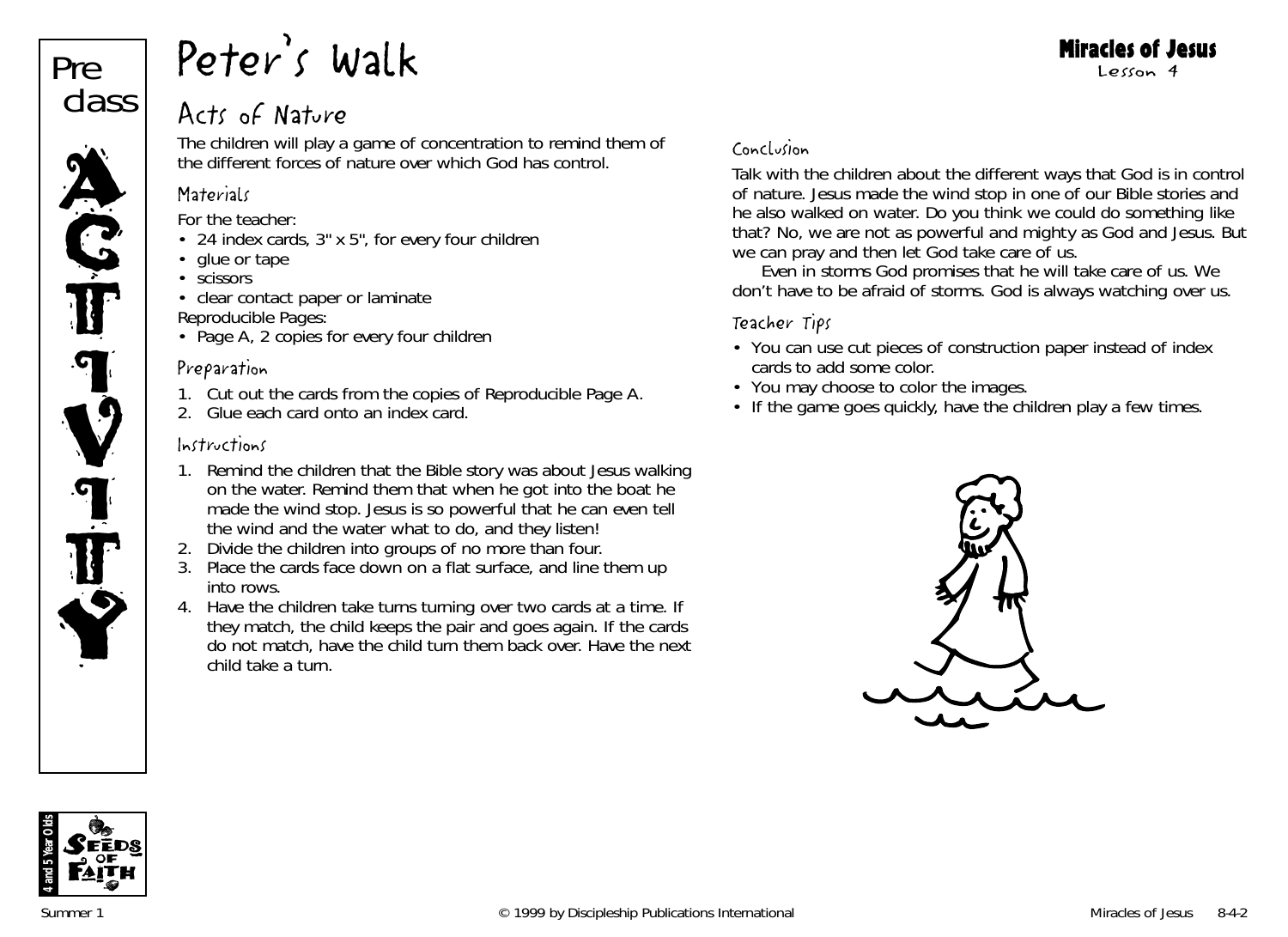#### Miracles of Jesus Lesson 4

#### Peter on the Water

The children will learn that Peter's faith in Jesus helped him walk on the water.

#### Lesson Text

Matthew 14:22-32

#### **Materials**

*For the teacher:*

• Bible

#### Preparation

Read the passages and familiarize yourself with the story.

#### Instructions

Remind the children of the last lesson's Bible story. Where Jesus walked on the water to get to the boat where the disciples were. *Do you remember what happened when they saw him walking on the water?* (They were scared and thought he was a ghost.) *What did Jesus do?* (He got into the boat with the disciples.) *What happened when he got into the boat?* (The wind stopped.) *Wow, Jesus is very powerful to be able to control nature like that.*

*Today we're going to hear about someone else walking on water. His name was Peter. Wow, how did Peter get to walk on the water, isn't he just a man? Let's hear how it happened.*

Open your Bible to Matthew 14. *It says in the Bible that when the disciples saw Jesus they thought he was a ghost and they yelled because they were scared. (Matthew 14:26) Do you yell sometimes when you're scared? Well, Jesus wanted to comfort them so he said "Take courage! It is I. Don't be afraid." (Matthew 14:27) That's our memory verse.* Have the children say the verse again with you.

*When Peter saw that it was Jesus he said, "Lord, if it is really you, tell me to come to you on the water." (Matthew 14:28) Oh, no! Peter wanted to walk on the water to see Jesus! What do you think Jesus said to him? He said "Come." (Matthew 14:29) So Peter got out of the boat and stood on top of the water! Then he walked toward Jesus! Wow, he actually walked on the water just like Jesus did! How do you think he was able to do that? It was because he believed that Jesus could help him walk on water. He knew that if Jesus said to walk, that it must be OK to walk.*

*But then do you know what happened? Peter got scared. He stopped looking at Jesus and started looking around him at the waves and the wind. And he started to sink! Did he drown? No, he cried out for Jesus to help him and Jesus grabbed his hand and pulled him up. Jesus saved him.*

#### Conclusion

*Why do you think that he started to sink? I think he forgot that Jesus was taking care of him. Jesus is always taking care of us. He uses our families, our teachers, and our friends to take care of us.*

*Jesus is so powerful that he even helped Peter to walk on the water.* 

#### Teacher Tips

Be sure to tell the story with feeling. The more you practice the easier it will be to convey the heart.



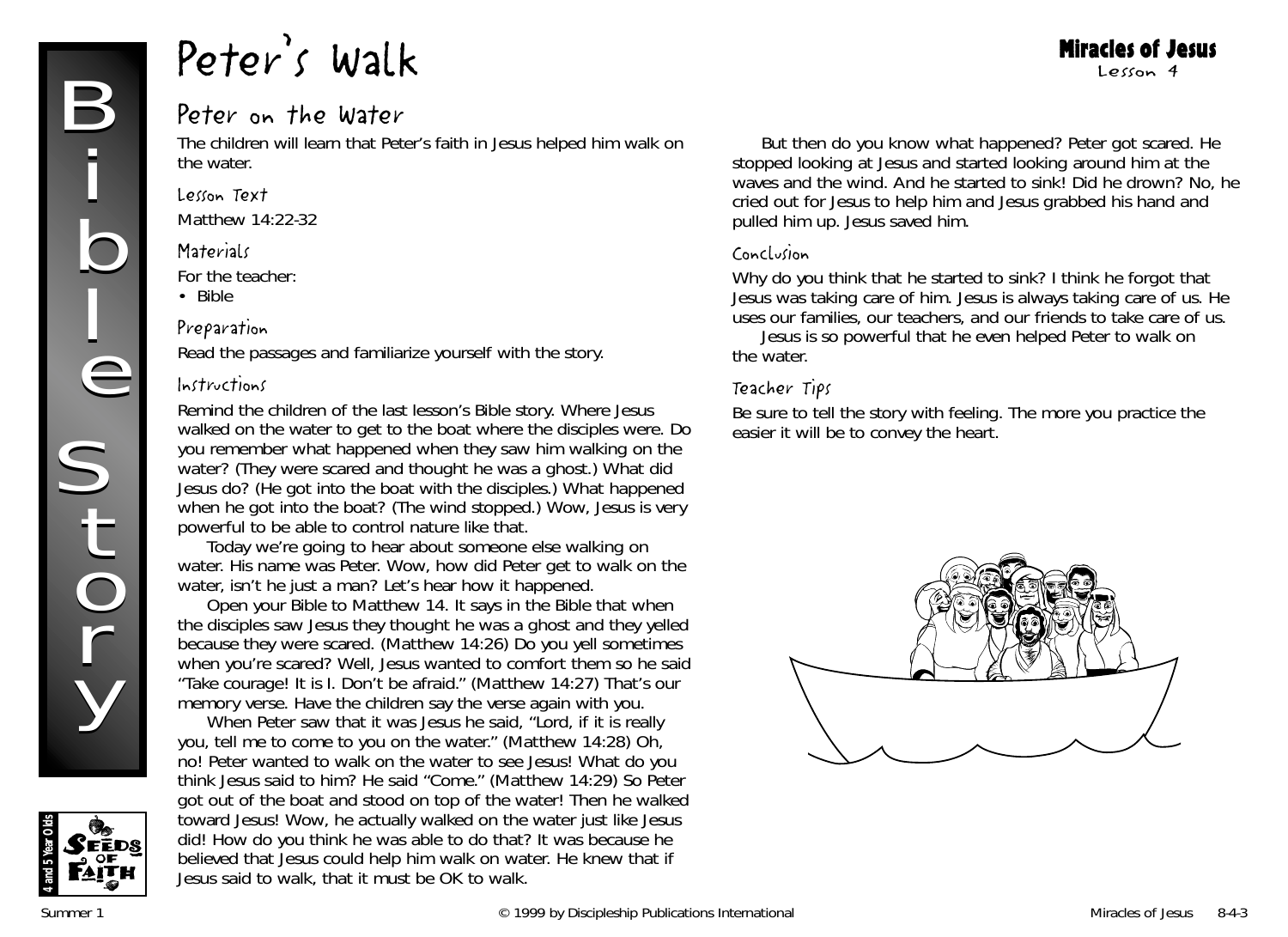



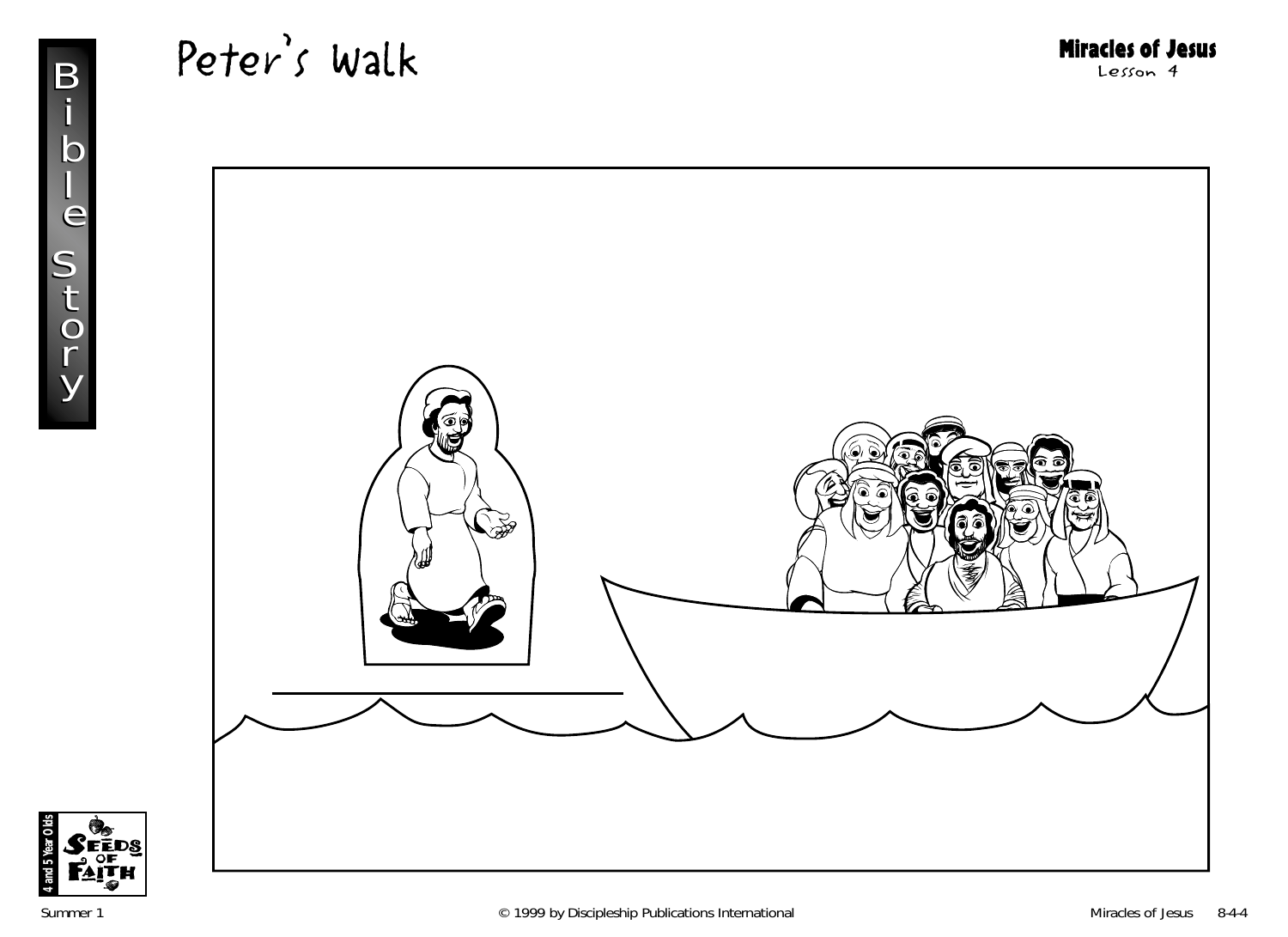### My Prayer List

The children will discuss how Jesus can help them with things that are hard for them to do.

#### Scripture Memory Verse

"Take courage! It is I. Don't be afraid." *Mark 6:50*

#### **Materials**

*For the teacher:*

- 1 piece of paper
- pen
- 1 piece of poster board
- marker

#### Preparation

On a piece of paper write a list of things that may be hard for the children in your class, e.g., the first day of school, going to the doctor, visiting the dentist, learning to tie your shoes, sleeping over a friends house, swimming, riding a bike.

#### Instructions

- 1. *When Peter stepped out of the boat and walked on the water do you think that it was hard for him? Yes, it was probably very hard. Just like it might be hard going to school for the first time.*
- 2. Ask if there are any children that go to school in your group. Then ask those children if it was hard for them to go to school on the first day and why. Help them with the answer (they didn't know anyone, they didn't have a parent with them, it was all new).
- 3. Draw a picture of a school on the poster board and write "school" next to it.
- 4. Ask the children for other things that may be hard for them to do. Use your list to help them with ideas.
- 5. Draw each of their ideas on poster board with a simple image and the word next to it.

6. After you have talked about a few different ideas, ask the children: *How was it possible for Peter to walk on the water? If it was hard and scary for him, how did he do it?* Let the children answer. *Right, he was brave and trusted Jesus, just like we trust him and our parents too.*

Miracles of Jesus Lesson 4

7. Discuss that it was Jesus who made it possible for Peter to walk on the water. Talk with the children about how Jesus can help them with the things on the list that they say are hard for them. *Jesus is always with us and can help us to do all of these things that seem hard. Jesus can help you to be brave and make new friends when you go to school for the first time.*

#### Scripture Memory Activity

Ask one of the children to say the memory verse. *This is Jesus talking. He's telling the disciples and us, that we don't need to be afraid, that he's always there to help us.*

Repeat the memory verse together a few times.

#### Conclusion

Pray with the children, thanking Jesus that he takes care of us. Pray that the children's friends will come to Bible class to learn about how Jesus loves them and wants to help them when they have to do things that are hard.

#### Teacher Tips

Keep the ideas moving. You may need to help the children to think of an idea by asking them questions.

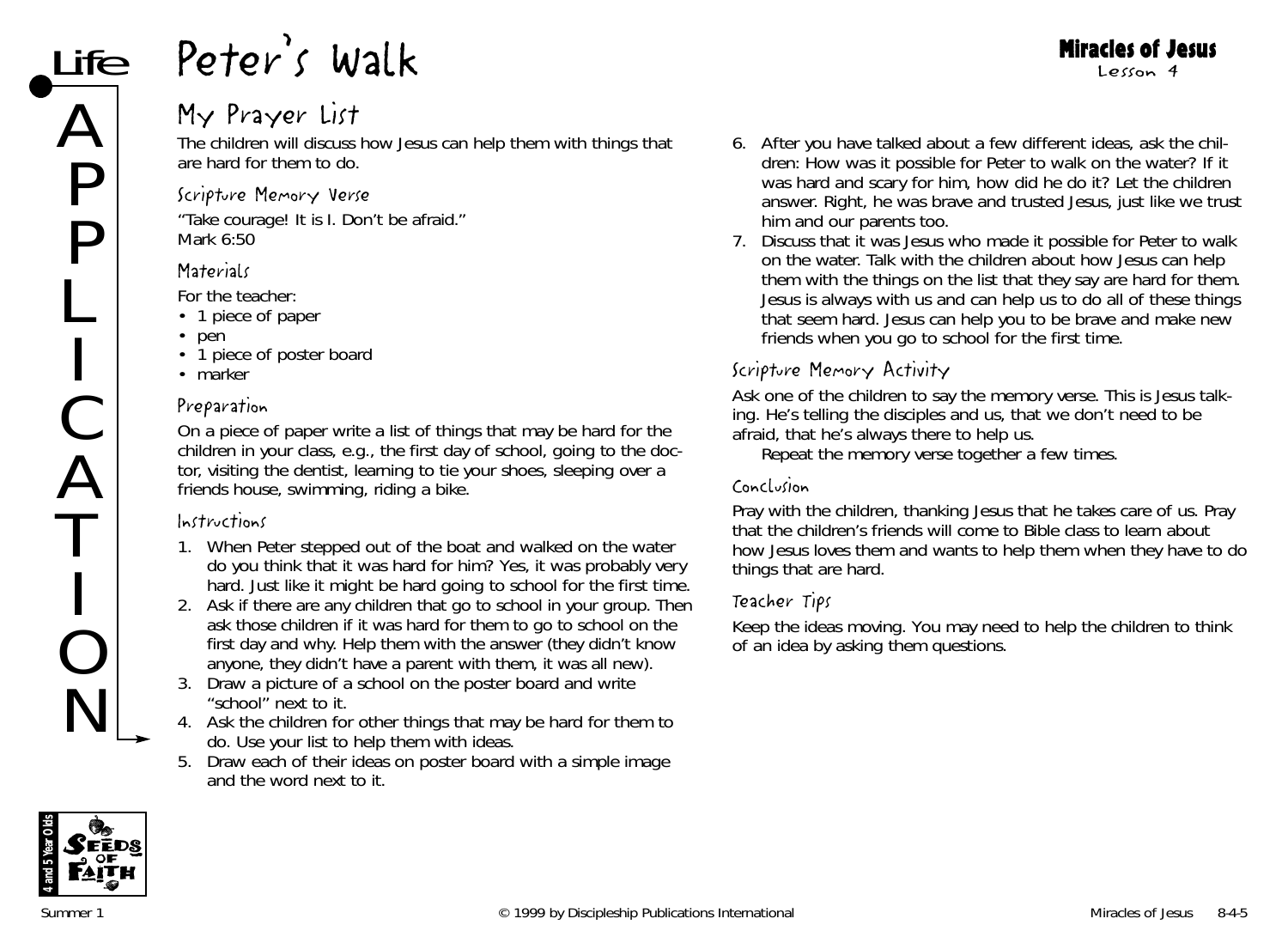

# $R_{\scriptscriptstyle\rm N}^{\scriptscriptstyle\rm O}$  "Take courage! It is I. Don't be afraid." Mark 6:50

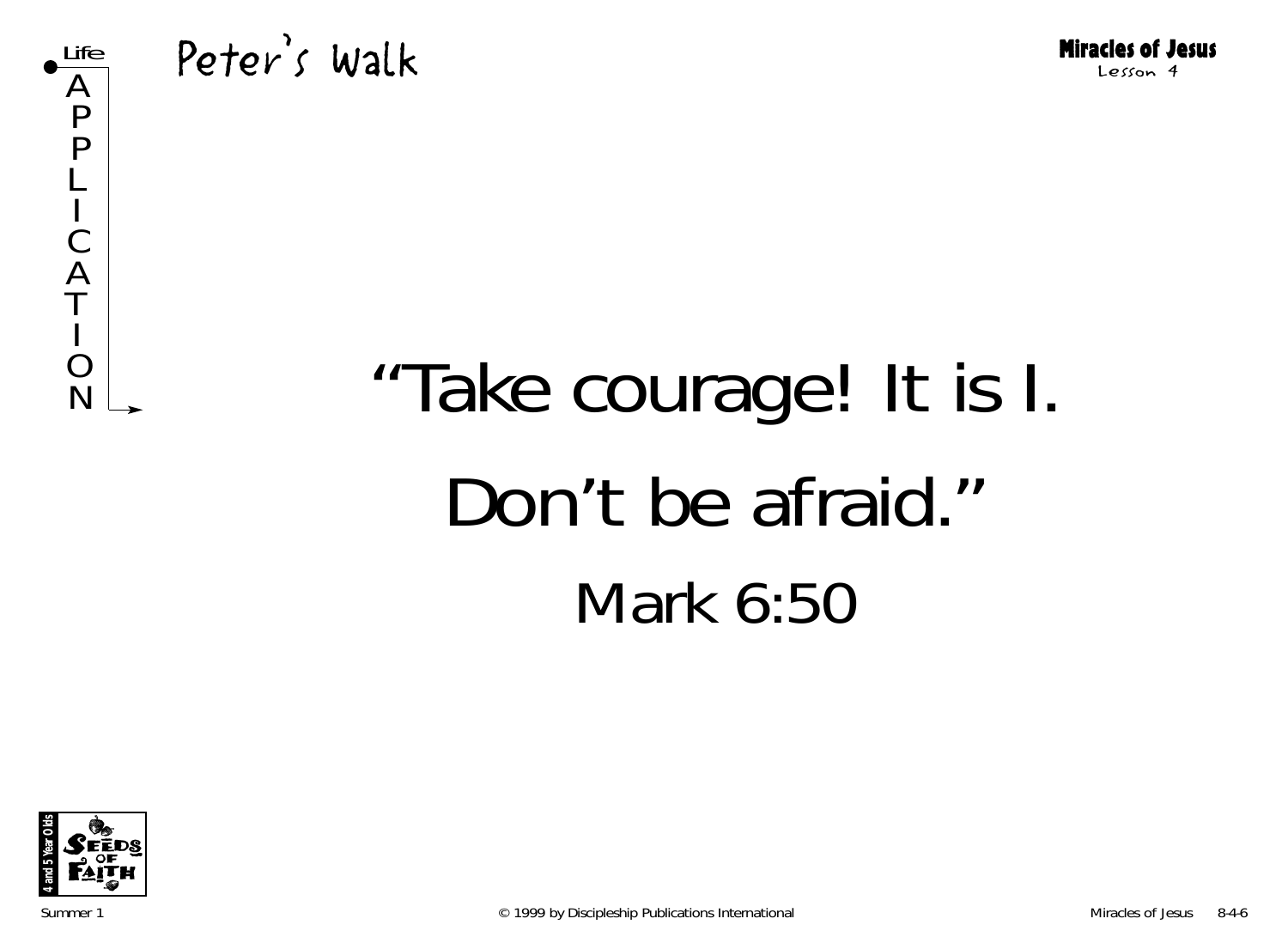

#### Bible Binoculars

The children will make "binoculars" through which they can pretend to see Jesus.

#### **Materials**

*For each child:*

- 2 toilet paper rolls
- glue stick

*For the teacher:*

- construction paper
- crayons and markers
- scissors
- hole punch
- yarn
- tape
- decorative items, such as sequins *Reproducible Pages:*
- Page B, 1 copy for each child

#### Preparation

- 1 Cut out the scripture text boxes from the copies of Reproducible Page B.
- 2. Cut a 41/2" x 11" piece of construction paper for each child.
- 3. Cut a 30" piece of yarn for each child.
- 4. Make a model of the craft following the instructions.

#### Instructions

- 1. Show the children the model of the craft. Explain to them that they can make their own binoculars to look through and pretend to see Jesus.
- 2. Give each child two toilet paper tubes and help them to tape the tubes together side-by-side, see Figure A. Place tape on both sides of the joined tubes.
- 3. Give each child a piece of the cut construction paper. Have the child wrap the paper around the tubes and then tape it into place.
- 4. Give each child a scripture text box. Have the child glue the scripture text box on top of the binoculars. See Figure B.
- 5. Have the children glue any decorative items on their binoculars.
- 6. Punch two holes in the sides of each child's binoculars as shown in Figure C.
- 7. Thread the ends of the yarn through the holes in the binoculars, and then tie each end. See Finished Craft.

#### Conclusion

*In the Bible story we are learning that Jesus and Peter walked on the water together. Because Peter looked at Jesus and trusted Jesus to take care of him, he was able to walk on the water.*

*When you look through these binoculars you can pretend to see Jesus and you can trust him to take care of you. Even though you can't really see Jesus, he's always there and will take care of you.*



**4 and 5 Year Olds**

#### Miracles of Jesus Lesson 4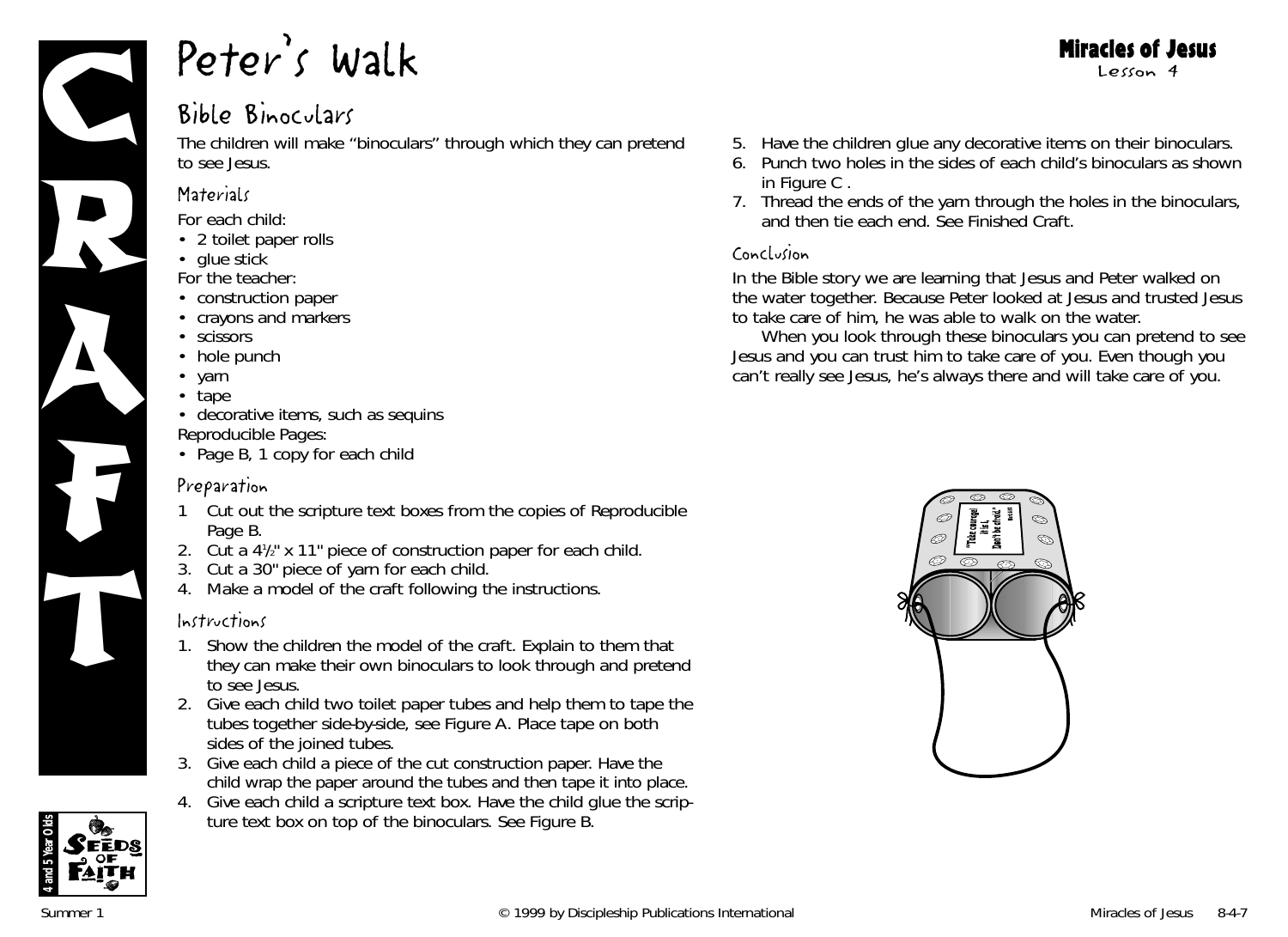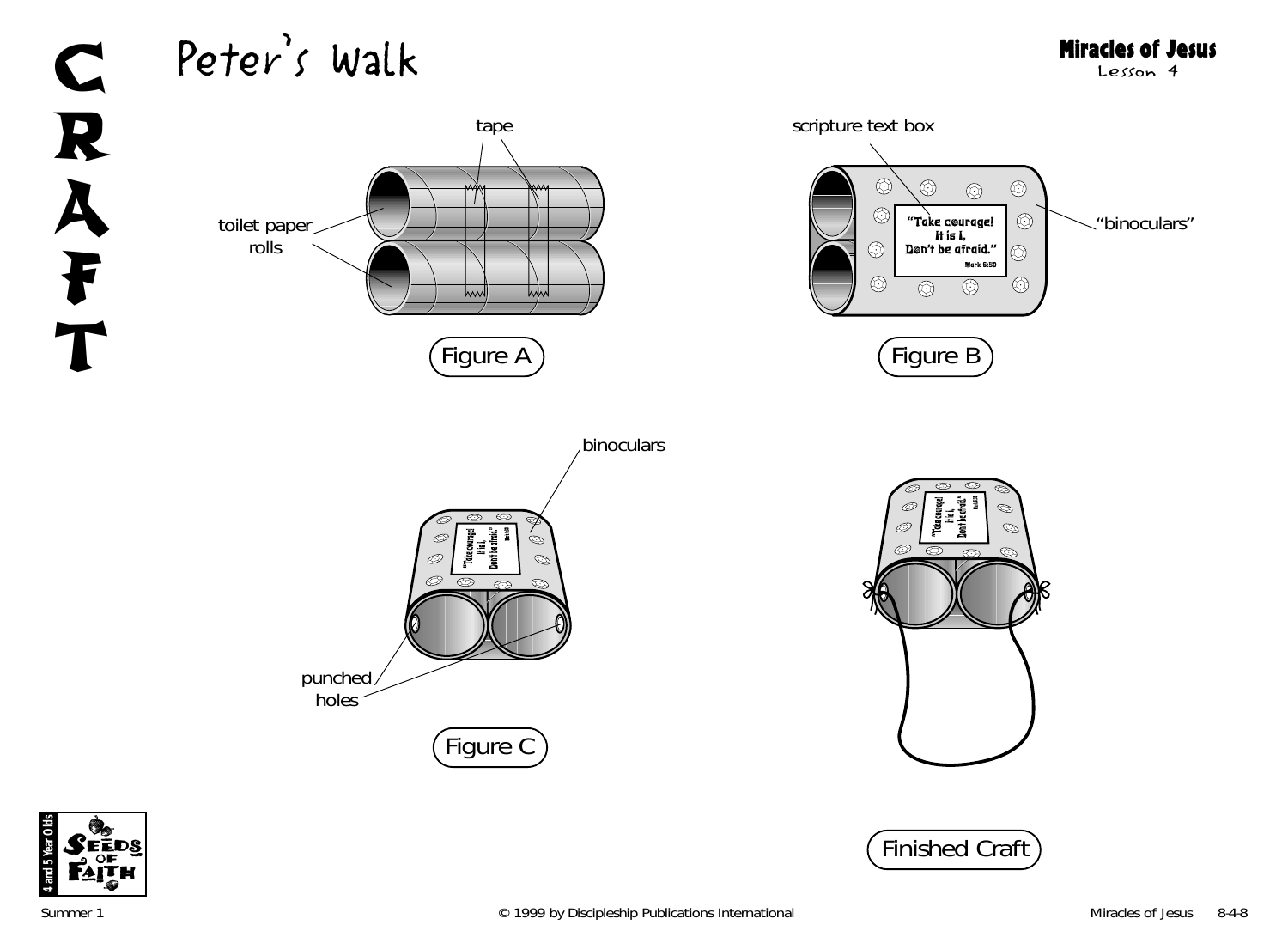#### Miracles of Jesus

 $Lecon4$ 

#### Lesson Objectives

- The children will thank God for being powerful enough to take care of the whole world.
- The children will list things in their lives that are hard for them to do.
- The children will describe how God can help them to succeed with these "hard things."

#### Lesson Text

Matthew 14:22-32

#### Scripture Memory Verse

"Take courage! It is I. Don't be afraid."

*Mark 6:50*

#### Lesson Plan Greeting and Registration Preclass Activities: Praying Hands-1 Welcome and Singing Centers: Game: Jesus Says Craft: Praying Hands-2 Life Application: My Prayer List NOTE: Be sure to allow sufficient time for a snack.

Peter's Walk

### **4 and 5 Year Olds**  $\mathcal{S}$ eēds

#### Pre class

**ACT IV** I **T** Y

#### Praying Hands-1

The children will make paper cut-outs of their hands to be used during the Craft center.

#### **Materials**

*For each child:*

- 1 piece of construction paper
- markers
- children's scissors

*For the teacher:*

- scissors
- paper clips
- pencil

#### Preparation

Familiarize yourself with the activity.

#### Instructions

- 1. Give each child a piece of construction paper.
- 2. Trace the outlines of each of the children's hands onto the paper.
- 3. Have the children cut out their "hands" from the paper.
- 4. Put each child's name on their cut out hands, and then clip the hands together.
- 5. Give the cut out hands to the craft teacher.

#### Conclusion

Remind the children of the Bible story, specifically when Peter asked Jesus for help when he was sinking in the water. Tell the children that they can also ask Jesus for help by praying. In the Craft center they will be able to draw pictures on their cut out hands of people that they will pray for.

#### Teacher Tips

To save time, fold the paper in half, and then trace one of the child's hands. Then have the children cut out two hands at the same time.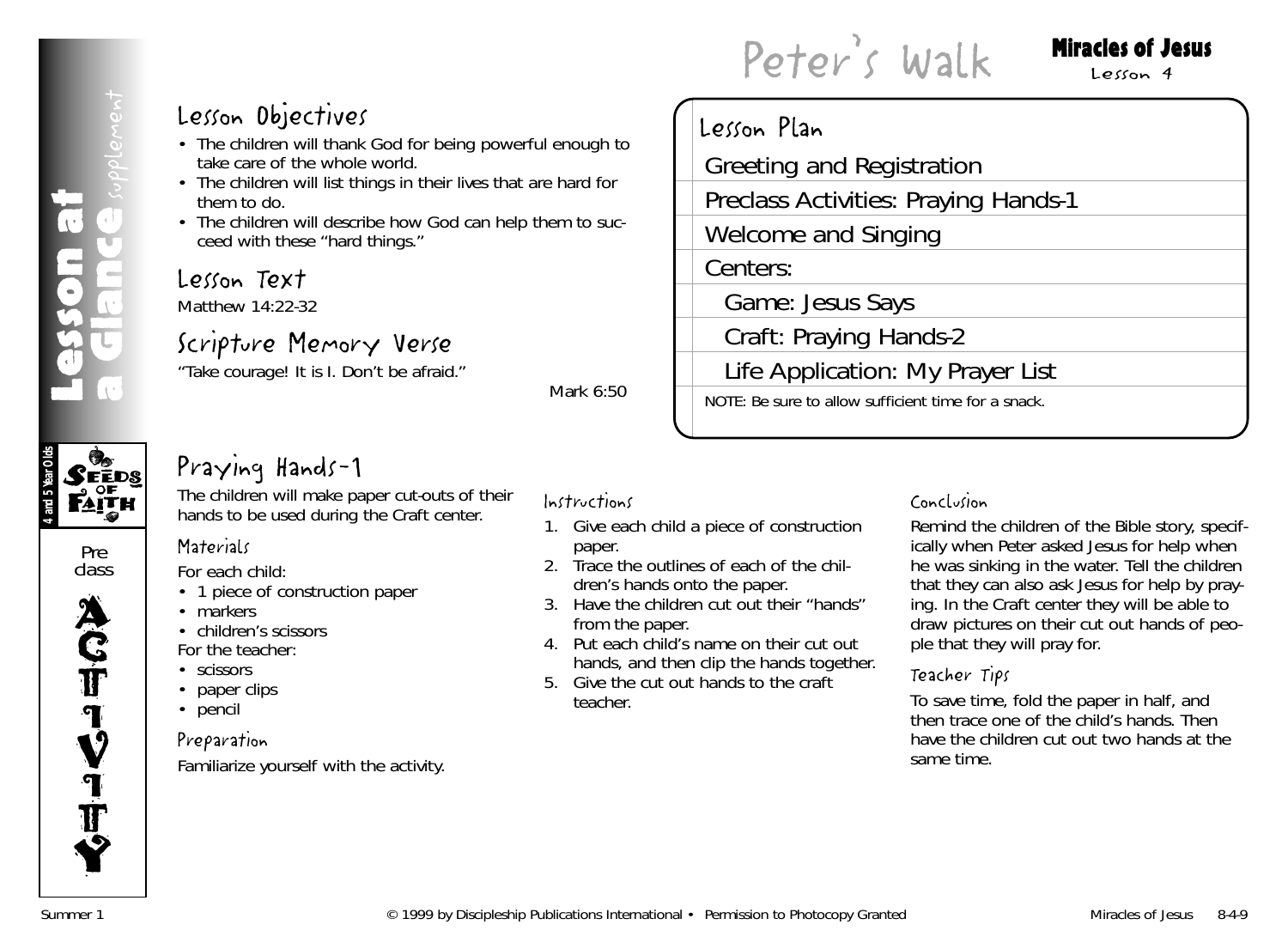Peter's Walk Miracles of Jesus

G G

### Jesus Says

The children will play a game that will help them to remember the Bible story of Jesus and Peter walking on the water.

#### **Materials**

None



#### Preparation

Determine the different movements that the children will do. For example:

- walking on the water
- getting into the boat
- sinking
- act scared like the men in the boat
- saying the memory verse: "Take courage! It is I. Don't be afraid."

#### Instructions

- 1. *In the Bible story we heard that Jesus walked on the water and then Peter got out of the boat and walked on the water to Jesus. Peter got out of the boat and walked to Jesus because he trusted Jesus. We can also trust what Jesus says, because he always tells the truth.*
- 2. Have the children stand together facing you.
- 3. Explain to the children that they should listen for you to say "Jesus says." Whatever "Jesus says," they should do. If they don't hear you say "Jesus says," then they should stand still. If they do move then they will have to sit down.
- 4. Practice once with the children. Say to them *Jesus says to walk on the water.* Let them walk in place pretending to walk on water. *Jesus says to stop.* Let them stop. *Walk on the water.* Wait to see if someone moves. *Oh, Jesus didn't say to walk on the water that time.*
- 5. Any child that follows a command that Jesus didn't say, sits down while the game continues.
- 6. Continue the game mixing "Jesus says" with things that "Jesus" doesn't say.
- 7. When there is only one child left, begin the game again.

#### Conclusion

*We can always trust that if Jesus says to do something, it is the right thing to do.*

#### Teacher Tips

- At the beginning of the game explain to the children that they will get to play the game a few times. If they have to sit down during the game they won't be too disappointed if they know they will get to play again.
- Four and five year olds sometimes have a difficult time playing winning and losing games. Help them by asking them nicely to sit down without telling them they lost.







e

e

M

M

a

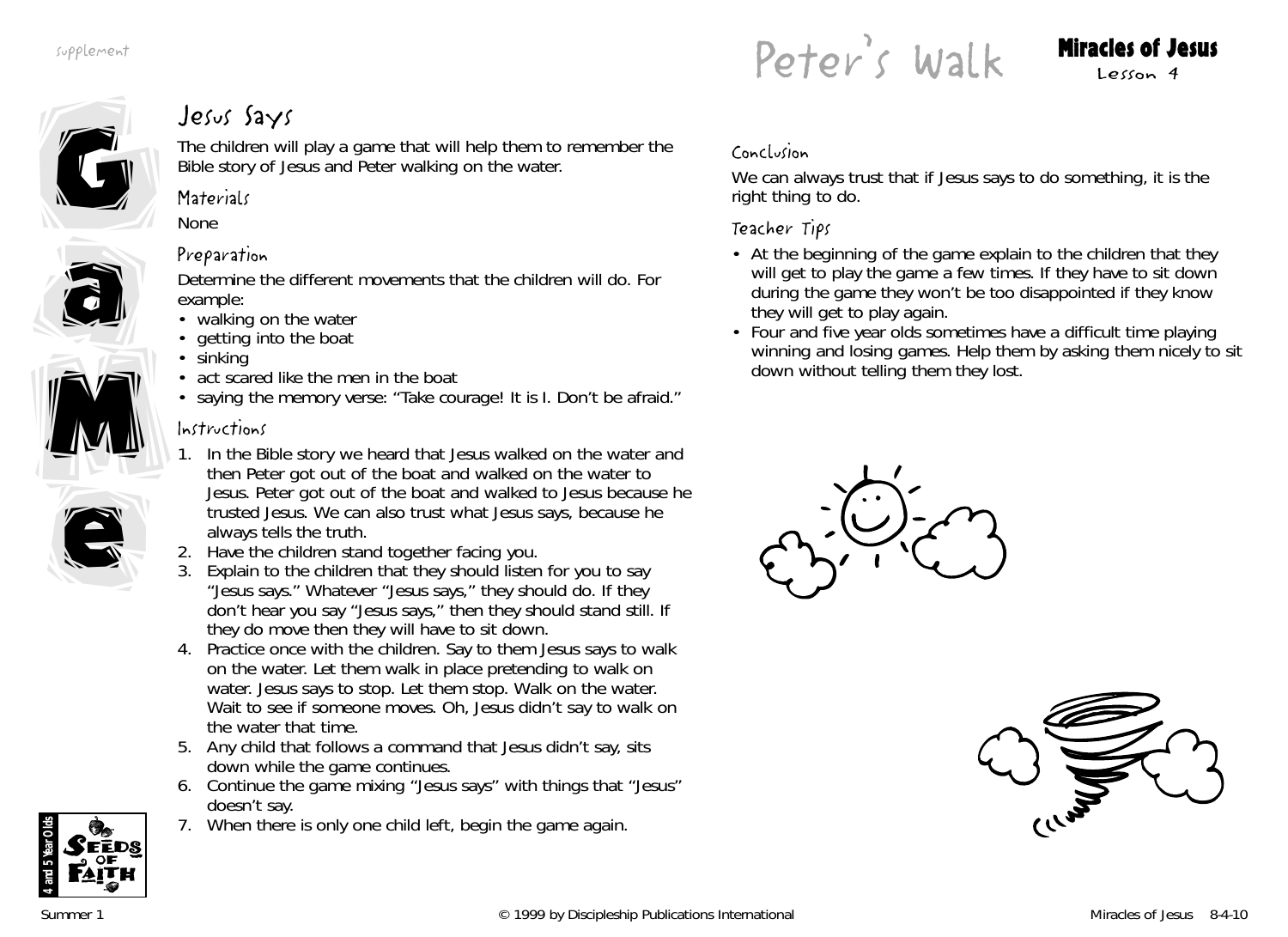

#### Praying Hands-2

The children will make necklaces to remind them to pray for people who are in need.

#### **Materials**

*For each child:*

- cut out hands from the Preclass Activity
- crayons
- markers

*For the teacher:*

- ziti
- yarn
- markers
- clear tape
- single hole punch

#### Preparation

- 1. Cut a 30" piece of yarn for each child.
- 2. Place a piece of tape on one end of each piece of yarn to make it easier to thread.
- 3. Punch a hole in each of the hand cut-outs from the Preclass Activity.
- 4. Make a model of the craft using cut-outs of your hands and following the instructions.

#### Instructions

- 1. *Jesus is very good at helping us when we need him. He even helps us when we don't know that we need him. Do you remember Peter from the Bible story. Peter needed Jesus to help him walk on the water and to help him when he sank.*
- 2. Give each child their hand cut-outs from the Preclass Activity. Have them draw a picture on each "hand" of people who need their prayers.
- 3. Give each child five pieces of ziti, and then have them color the ziti with markers.

Peter's Walk Miracles of Jesus

- 4. Have the children thread the "necklaces" as follows:
	- A. Give each child a piece of yarn.
	- B. Using the taped end of the yarn, have each child thread two pieces of ziti, and then one of the hands onto the yarn.
	- C. Have each child thread one piece of ziti, and then the other hand onto the yarn.
	- D. Have each child thread two more pieces of ziti onto the yarn.
- 5. Help the children to tie their yarn together at the ends completing their necklaces.

#### Conclusion

Let the children share the different pictures they drew of people who are in need of help and prayers. Pray with the children asking God to take care of people. Remind the children to pray at home for the people that they drew.

#### Teacher Tips

Some children may not feel confident of their ability to draw, but encourage them to try. One way to help them is to write down some words next to their picture describing what they drew. If they agree to this, be sure that you write down exactly what they say.



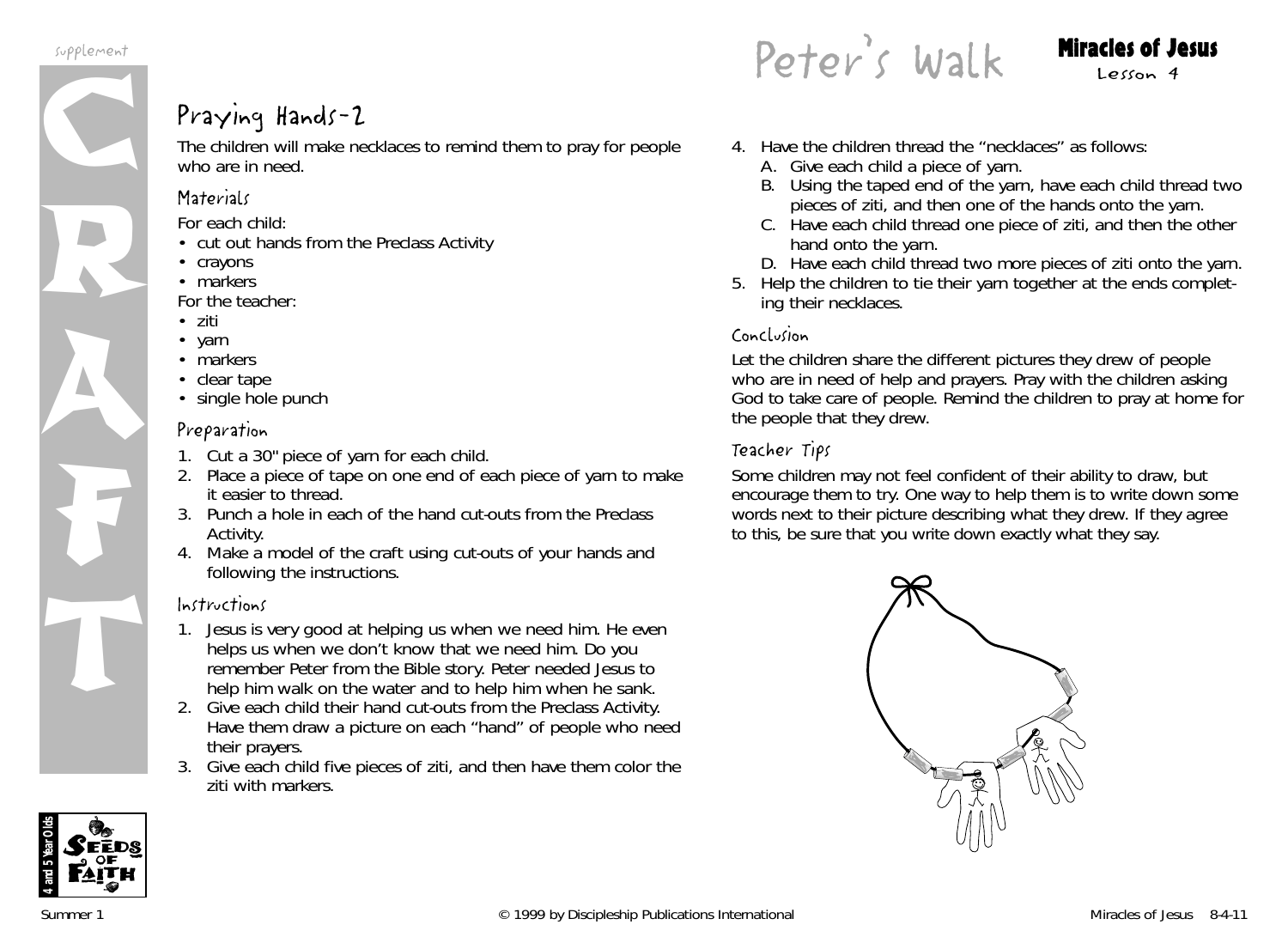supplement





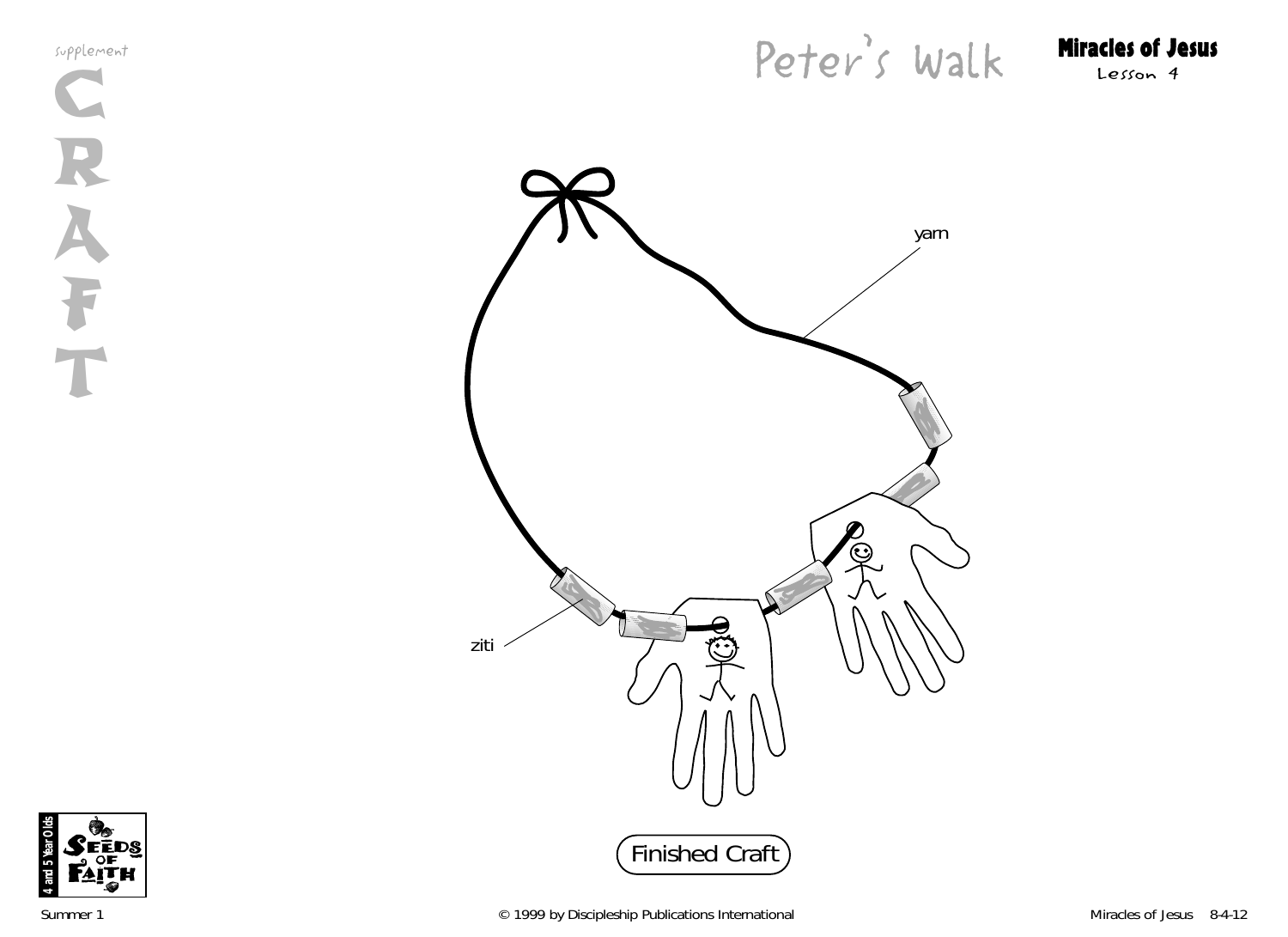supplement

# ${\sf \overline{He}}$  My Prayer List

The children will discuss how Jesus can help them with things that are hard for them to do.

#### Scripture Memory Verse

"Take courage! It is I. Don't be afraid." *Mark 6:50*

#### **Materials**

*For the teacher:*

- 1 piece of paper
- pen
- 1 piece of poster board
- marker

#### Preparation

On a piece of paper write a list of things that may be hard for the children in your class, for example; the first day of school, going to the doctor, visiting the dentist, learning to tie your shoes, sleeping over at a friend's house, swimming, riding a bike.

#### Instructions

- 1. *When Peter stepped out of the boat and walked on the water do you think that it was hard for him? Yes, it was probably very hard. Just like it might be hard going to school for the first time.*
- 2. Ask if there are any children that go to school in your group. Then ask those children if it was hard for them to go to school on the first day and why. Help them with the answer (they didn't know anyone, they didn't have a parent with them, it was all new).
- 3. Draw a picture of a school on the poster board and write "school" next to it.
- 4. Ask the children for other things that may be hard for them to do. Use your list to help them with ideas.
- 5. Draw each of their ideas on poster board with a simple image and the word next to it.

Peter's Walk Miracles of Jesus

- 6. After you have talked about a few different ideas, ask the children: *How was it possible for Peter to walk on the water? If it was hard and scary for him, how did he do it?* Let the children answer. *Right, he was brave and trusted Jesus, just like we trust him and our parents too.*
- 7. Discuss that it was Jesus who made it possible for Peter to walk on the water. Talk with the children about how Jesus can help them with the things on the list that they say are hard for them. *Jesus is always with us and can help us to do all of these things that seem hard. Jesus can help you to be brave and make new friends when you go to school for the first time.*

#### Scripture Memory Activity

Ask one of the children to say the memory verse. *This is Jesus talking. He's telling the disciples and us, that we don't need to be afraid, that he's always there to help us.*

Repeat the memory verse together a few times.

#### Conclusion

Pray with the children, thanking Jesus that he takes care of us. Pray that the children's friends will come to Bible class to learn about how Jesus loves them and wants to help them when they have to do things that are hard.

#### Teacher Tips

• Keep the ideas moving. You may need to help the children to think of an idea by asking them questions.

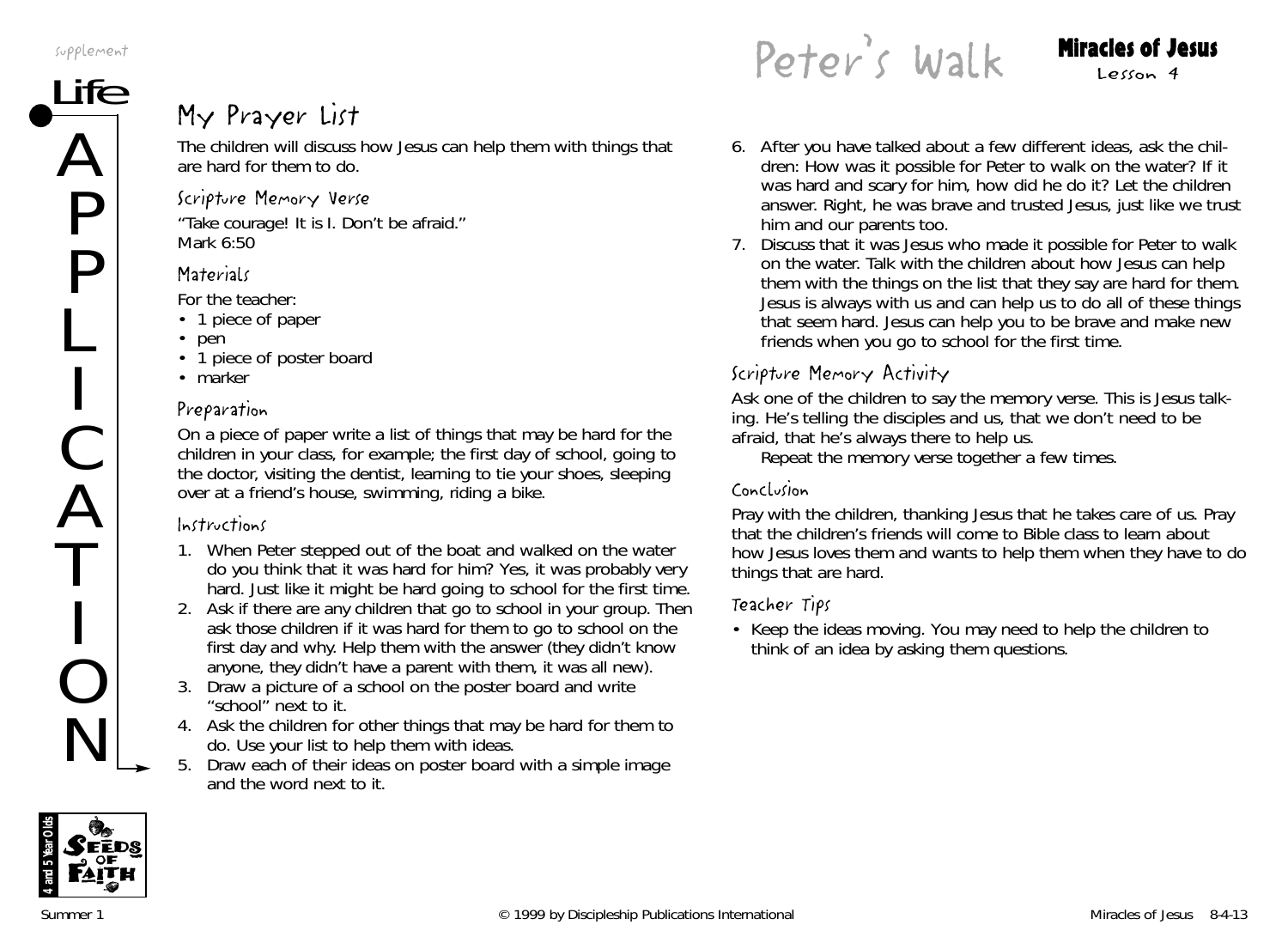supplement





# $N$   $\begin{bmatrix} 1 \\ 2 \\ 3 \end{bmatrix}$  "Take courage! It is I. Don't be afraid." Mark 6:50



Summer 1 **Example 2** C 1999 by Discipleship Publications International Miracles of Jesus 8-4-14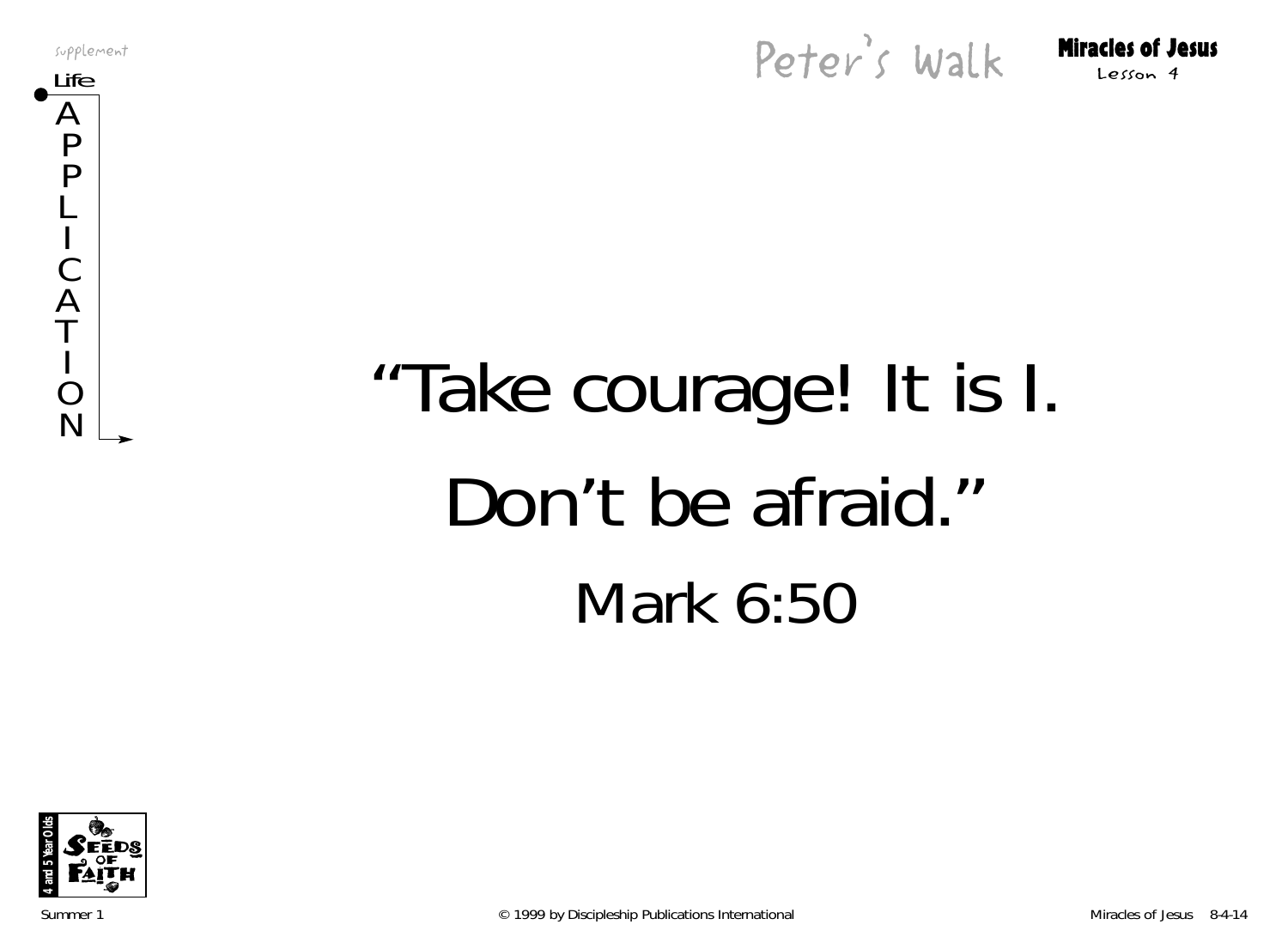

Core/Preclass 2 copies for every 4 children

D  $\mathcal C$  $\boldsymbol{\varphi}$  $\Omega$  $\boldsymbol{O}$ CERVIS 0



Miracles of Jesus

Lesson 4